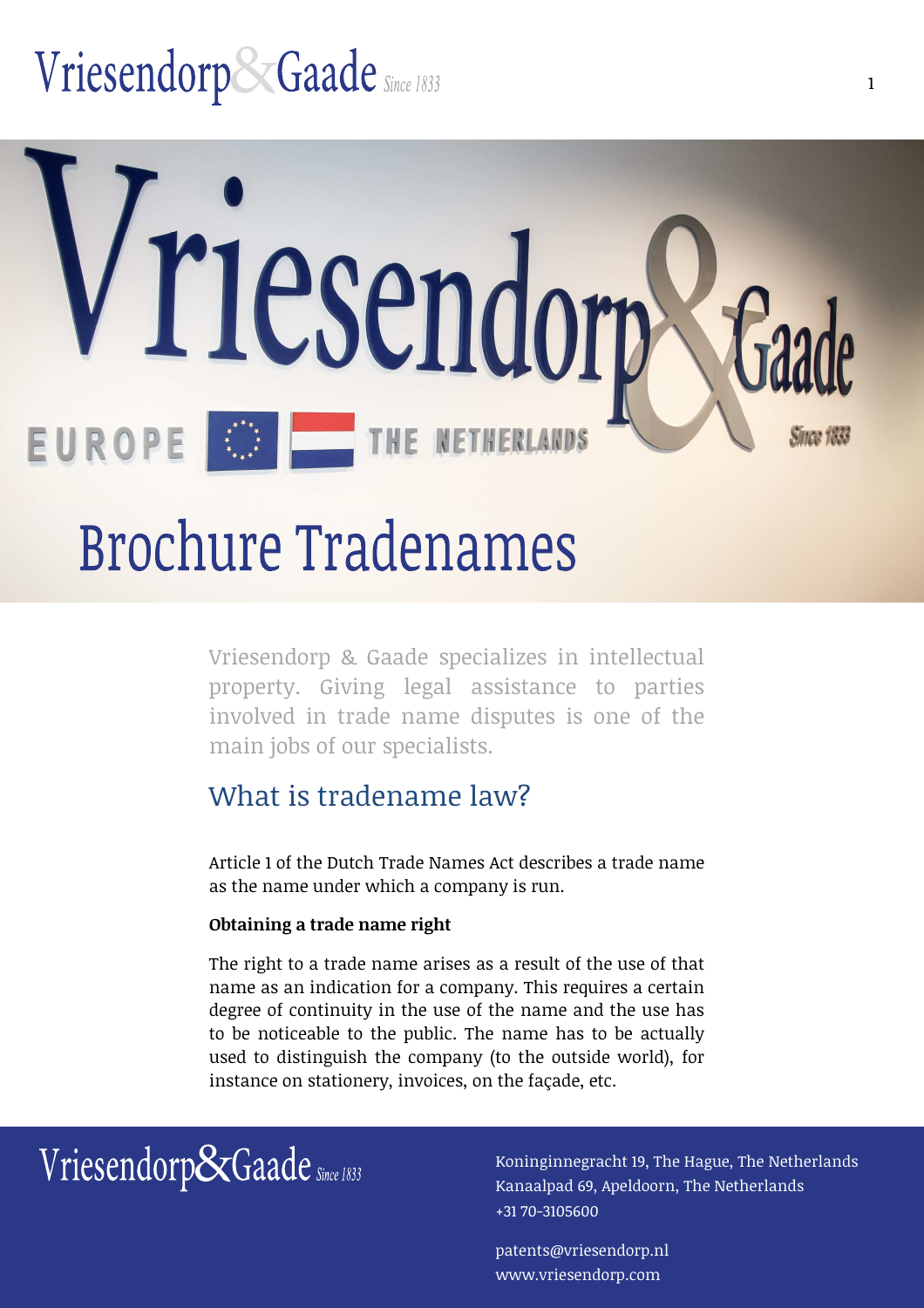A foreign trade name that is also well-known in the Netherlands, can for that matter also be eligible for protection on the basis of the Dutch Trade Names Act.

#### **Distinction between a trademark and a trade name**

Legally it is important to make a distinction between trade names and trademarks, as the requirements for the creation and maintenance of the rights (in a trade name and a trademark) are different.

In economic intercourse trademarks are signs used to distinguish goods or services of a company. A trade name distinguishes the company as a whole. Trademarks are covered by the Benelux Convention for Intellectual Property (BCIP) and the right in a trademark can only be obtained by filing a trademark application with the Benelux Office for Intellectual Property (BOIP). The Office examines the application on possible grounds for refusal, such as insufficient distinctive power and/or a descriptive character. When there are no objections, the trademark is entered in the Benelux Trademarks Register. The owner acquires an exclusive right in the three Benelux countries in the trademark for the goods and/or services stated (in the application) for 10 years (each time to be extended by another 10 years).

Trade name rights exist from the moment that a name is used as a trade name. The right arises without any formalities; the use of the name suffices (registration in the commercial register is not decisive). As soon as the use stops, the right ends as well. Less strict demands are made on the distinctive power of a trade name than is the case with distinctive power of a trademark. Highly descriptive names can be valid trade names, although the scope of protection will usually be restricted to taking action against an identical name.

In practice a trade name is also often used as (service-) trademark. In that case it is advisable to file a trademark application, as the protection possibilities of the Benelux Convention for Intellectual Property (BCIP) are broader.

## $Vriesendorp & Gaade$  Since 1833 [Koninginnegracht 19, The Hague, The Netherlands

Kanaalpad 69, Apeldoorn, The Netherlands +31 70-3105600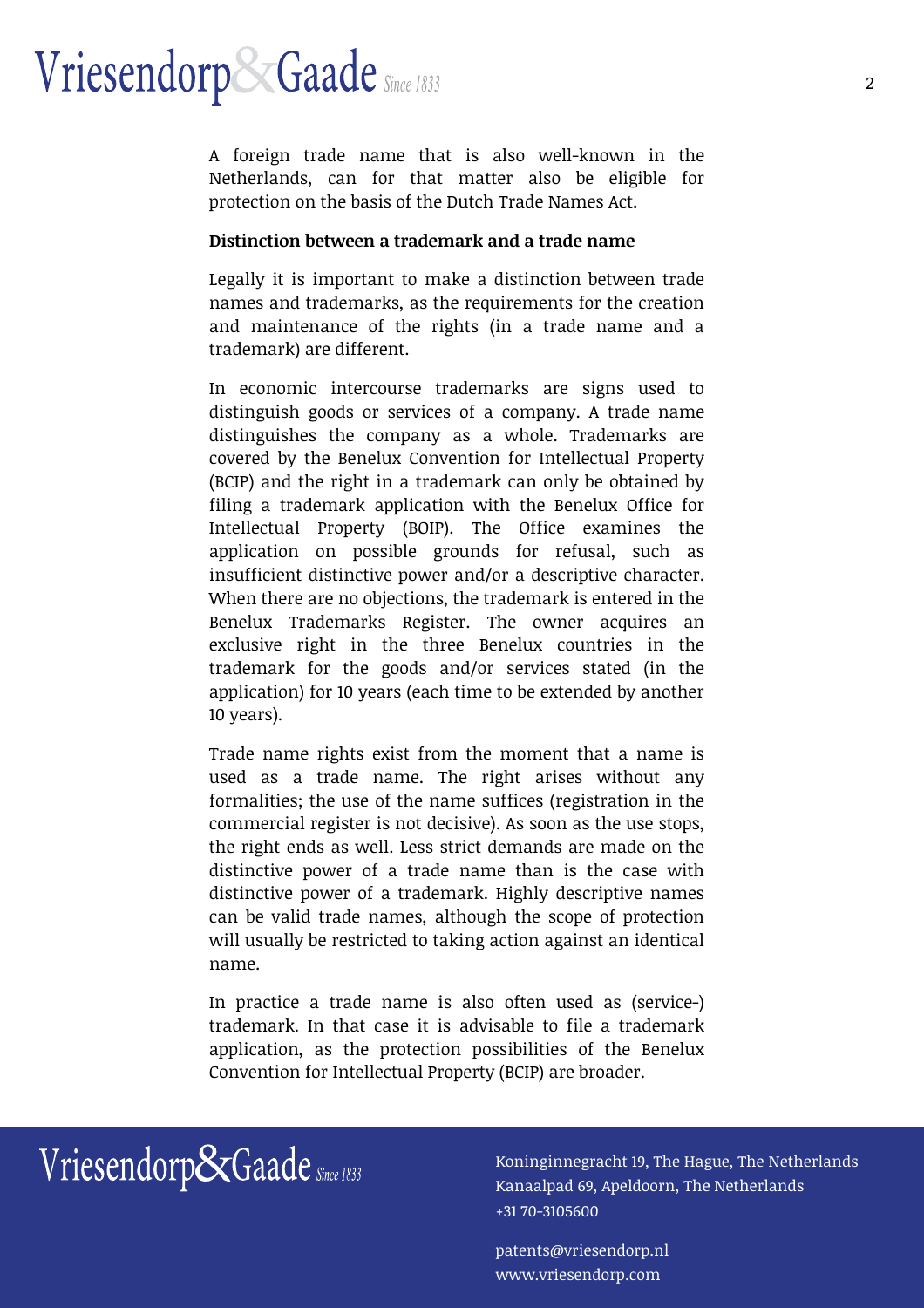#### **Regional protection**

Based on the Dutch Trade Names Act a company only obtains protection in the area where they are known (for instance regionally or all over the Netherlands at the most). A Benelux trademark registration immediately affords protection in the entire Benelux. The BCIP also provides broader grounds to take action against infringement, for instance –in some situations- against someone who uses their trademark for other goods and/or services or in a different way. The Dutch Trade Names Act does not have such a broad infringement stipulation. The Dutch Trade Names Act moreover does not afford protection for visual elements (logos and/or stylistic elements).

### Availability search

Prior to introducing a new trade name it would be wise to investigate whether a name is actually available. In case you do not, you as an entrepreneur run the risk that at a later stage you are as yet forced to change your name as it infringes the senior (trade name- and/or trademark-) rights of another party.

### Protection of the trade name

Trade name law intends to prevent confusion and deception. The majority of conflicts about trade names regards the risk of confusion.

The pivotal article in the Dutch Trade Names Act is article 5: the article that forbids using a trade name "that is already lawfully used by another or that differs from their trade name to a minor degree only, all this insofar as in connection with the nature of both companies and the location where they are established, confusion may arise with the public between those companies".

 $Vriesendo rpc\n$ Gaade  $Sine 1833$   $Vriesen 19$ , The Hague, The Netherlands

Kanaalpad 69, Apeldoorn, The Netherlands +31 70-3105600